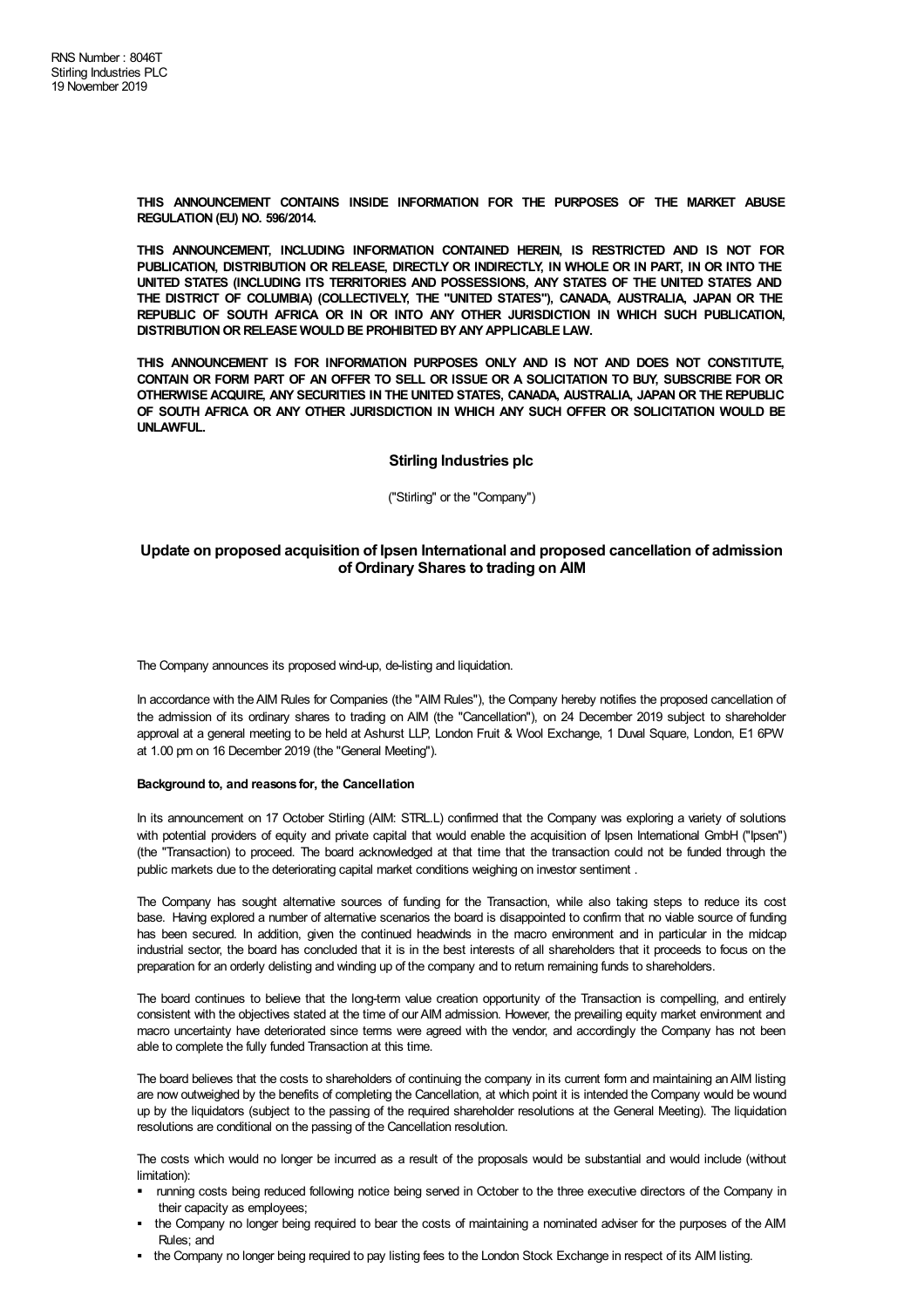The Company's shares remain suspended and an explanatory circular will be sent to shareholders shortly containing a notice of an EGM. The **"Circular"** details the process for the winding up of the Company and cessation of activities and seeking shareholder approval for the Cancellation. The board expects the winding up of the Company to be carried out in the spring of 2020 and that this will realise approximately 7.00 pence per ordinary share.

### **Circular and General Meeting**

The Board is proposing resolutions to approve the Cancellation at the General Meeting. The Circular is being prepared and will shortly be posted to shareholders further detailing the proposals (including the Cancellation and appointment of liquidators) and will set out the reasons for the proposed Cancellation and the winding-up of the Company. It also explains why the board unanimously considers the proposed Cancellation and winding-up to be in the best interests of the Company and its shareholders as a whole and why it is recommending that shareholders should vote in favour of the proposed Cancellation at the General Meeting. The notice convening the General Meeting will also be set out in the Circular.

The Cancellation is conditional, pursuant to Rule 41 of the AIM Rules for Companies (the "AIM Rules"), upon the approval of not less than 75 per cent of the votes cast by shareholders (whether present in person or by proxy) at the General Meeting.

In accordance with Rule 41 of theAIM Rules, the Company will notify the London Stock Exchange of the date of the proposed Cancellation prior to the publication of the Circular and a detailed timetable of the principal events leading up to the Cancellation will be included in the Circular.

# **Members' Voluntary Liquidation**

The board considers that the most efficient means of returning capital to shareholders is by way of members' voluntary liquidation. Conditional on the passing of the resolutions, James Money and Mike Rollings of Rollings Butt LLP have agreed to act as liquidators of the Company. Pursuant to their engagement, the liquidators have agreed to do all things necessary to facilitate the winding up of the Company and its subsidiaries.

#### **Cancellation of Admission to Trading on AIM**

The effect of the Cancellation will be that the ordinary shares will no longer be quoted or tradable on AIM and shareholders will not therefore be readily able to sell their ordinary shares. The only opportunity for shareholders to sell their ordinary shares would arise upon a sale of all of the issued share capital of the Company to a third party. There is no current intention to do this and the only proposals in respect of the Company are to wind it up.

#### **Recommendation**

The Directors consider that the proposals are in the best interests of the Company and its shareholders and, accordingly, unanimously recommend that shareholders vote in favour of the resolutions in the Circular.

# **Blair Illingworth, Chief Executive, said:**

**For more information contact:**

"Ipsen is an ideal asset with strong performance improvement potential and very much in line with our investment policy and raison d'etre. It is with great disappointment that we have concluded that the timing and financing markets are not currently supportive of this transaction and therefore the Stirling Industries' model. We have done what we clearly set out at our IPO and the team has performed extremely well in getting this potential transaction to this point. It is both disappointing and frustrating that circumstances beyond our control have conspired to prevent further progress. Notwithstanding we are very grateful to our investors and advisors for their support, and we thank them.

We will ensure that the winding up process is handled expeditiously and efficiently to maximise the net proceeds returned to shareholders."

This announcement contains inside information for the purposes of the Market Abuse Regulation (EU) NO. 596/2014. Upon the publication of this announcement, this inside information is now considered to be in the public domain. The person responsible for arranging for the release of this announcement on behalf of Stirling is Simon Thomas, Chief Operating Officer and Company Secretary of Stirling.

**- Ends -**

| Stirling Industries plc                                   | +44 (0)78 1234 5205 |
|-----------------------------------------------------------|---------------------|
| Blair Illingworth, Chief Executive                        |                     |
| c/o Montfort Communications                               |                     |
| <b>Montfort Communications - Financial Communications</b> | +44 (0)78 1234 5205 |
| <b>Olly Scott</b>                                         |                     |
| <b>Numis Securities - Nominated Adviser and Broker</b>    | +44 (0)20 7260 1000 |
| Luke Bordewich                                            |                     |